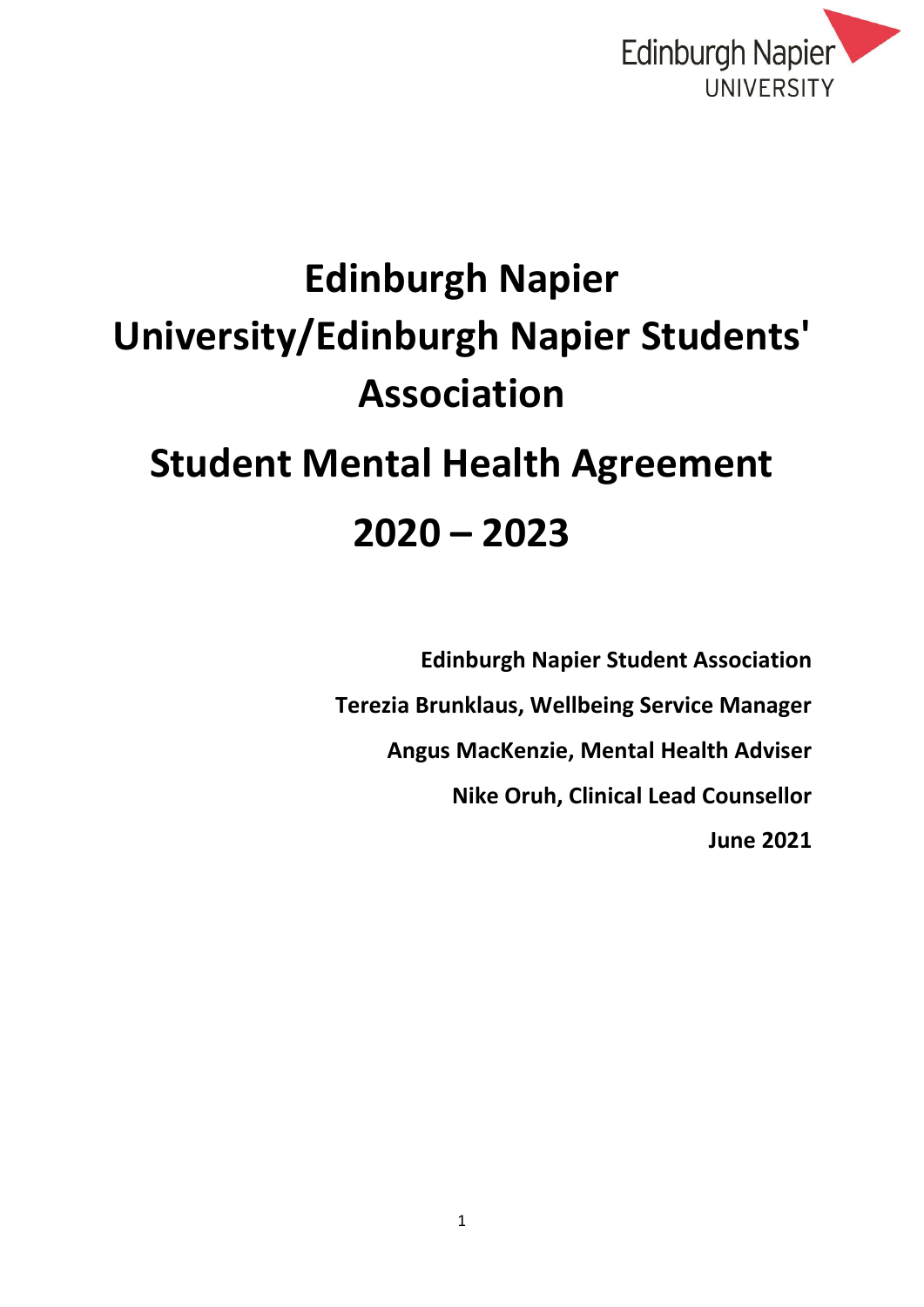

# **Introduction**

The Student Mental Health Agreement (SMHA) project (co-ordinated by NUS Scotland) aims to bring student associations and their University together to collaborate on mental health initiatives. The agreement documents the activities the Institution organises to improve student mental health.(1)

In addition, the Agreement is part of the Scottish Funding Council's requirements for HE Institutions.

At Edinburgh Napier (ENU), the SMHA is an integral part of, and integrated into, the Counselling and Mental Wellbeing (C&MW) Service and ENSA's objectives. The Agreement ensures that the service, together with the Student Association, is actively achieving its goals to promote student mental health by challenging stigma and raising awareness of mental wellbeing, thus enabling an open and inclusive University community. The Agreement encapsulates this ongoing work from 2020- 2021.

In addition, it develops a reciprocal relationship where students (through ENSA) feed into service developments, and the service supports ENSA by offering advice and mental health expertise.

The SMHA also helps highlight new objectives and priorities for the next academic year, based on the student community's evolving needs. The SMHA is reviewed annually and is a vital component of the University's Mental Health Strategy.

Examples of shared objectives 2020-2021;

- Engage the student body in health-related activities through ENSA and C&MW team month-long 'Feel Fab Feb' initiative.
- Through ongoing communication between ENSA and C&MW, increase awareness of access to support, taking into account the impact of the pandemic and the needs arising thereof.
- Increase engagement with the international student community whilst paying attention to the Black Lives Matter movement and developing best practices for students from Black, Asian and Minority Ethnic backgrounds.
- Increase student psychological wellbeing through the expansion of psychoeducational workshops.
- Ensure targeted support to students throughout the pandemic via active liaison with frontline stakeholders such as Accommodation, Schools/ PTDs and Sexual Violence and Safeguarding management.
- Feeding into strategic developments such as ENU's Mental Health Strategy and Suicide Prevention Plan.

Moreover, the Agreement breaks down into key sections identifying priority areas that C&MW have been working on together in partnership with ENSA.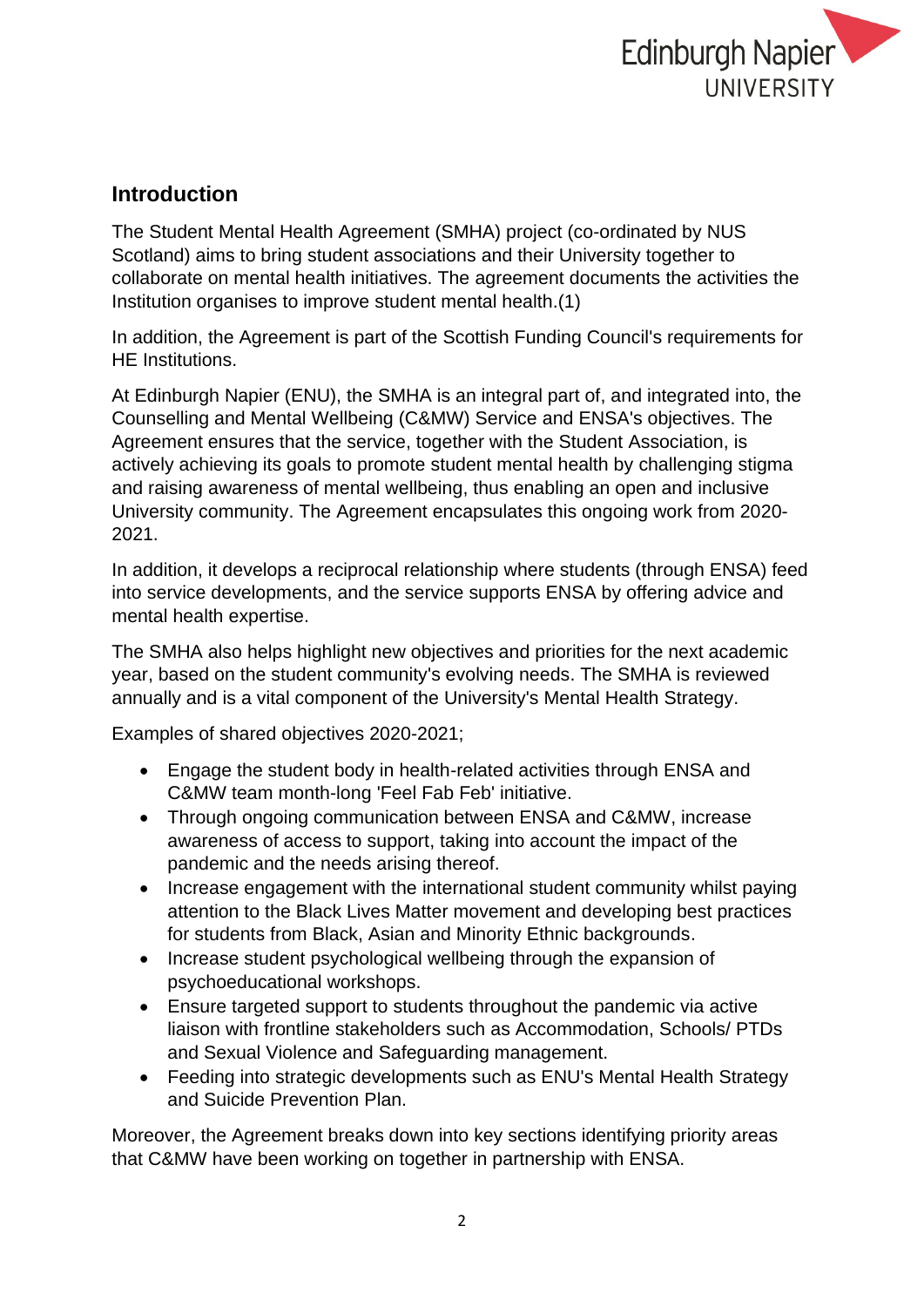

As the wider Student Wellbeing & Inclusion service is also involved in many of the University's wellbeing objectives, the report will highlight University-wide as well as ENSA and Counselling & Mental Wellbeing activities (within the focus of mental health).

This report has also dedicated a section to Counselling & Mental Wellbeing's service delivery, including developments arising from the pandemic.

## **Background**

This year has been a year like no other, and it is essential to acknowledge the global pandemic's ongoing impact on student's mental health. The report outlines the work undertaken to mitigate some of these difficulties. However, it is worth considering the unprecedented pressure on the University community and society as a whole.

For the University community, lockdowns and pandemic restrictions have brought it specific challenges, the foremost being the continuation of mostly online teaching and for many students becoming homebound and studying from where they lived. Additional severe pandemic restrictions such as the winter lockdown and the need for quarantine increased the pressure on the student population further. This was perhaps especially evident for the international student cohort as their support network, work opportunities and ability to participate in their new communities was inhibited.

The pandemic resulted in year-long remote/hybrid learning and teaching, and due to mostly online interactions, many student clubs and societies were much less active.

In these trying circumstances, it is perhaps not surprising that student's mental health was challenged

- 63% of the students surveyed said that their mental health worsened compared to how they felt before the pandemic (2)
- Based on the UK population as a whole, reports show that there was a tangible increase in feelings of isolation during the pandemic - this is based on increased feelings of isolation as the lockdown(s) progressed - 10% reporting feeling isolated in the first wave to 26% in the second wave (3)
- 67% of young people surveyed believed that the pandemic would have a long-term adverse effect on their mental health, including young people bereaved or having experienced traumatic experiences during the pandemic. (4)

Consequently, during these very complex and challenging circumstances, to ensure students' wellbeing was kept in focus, Wellbeing & Inclusion worked together with ENSA and university departments such as Student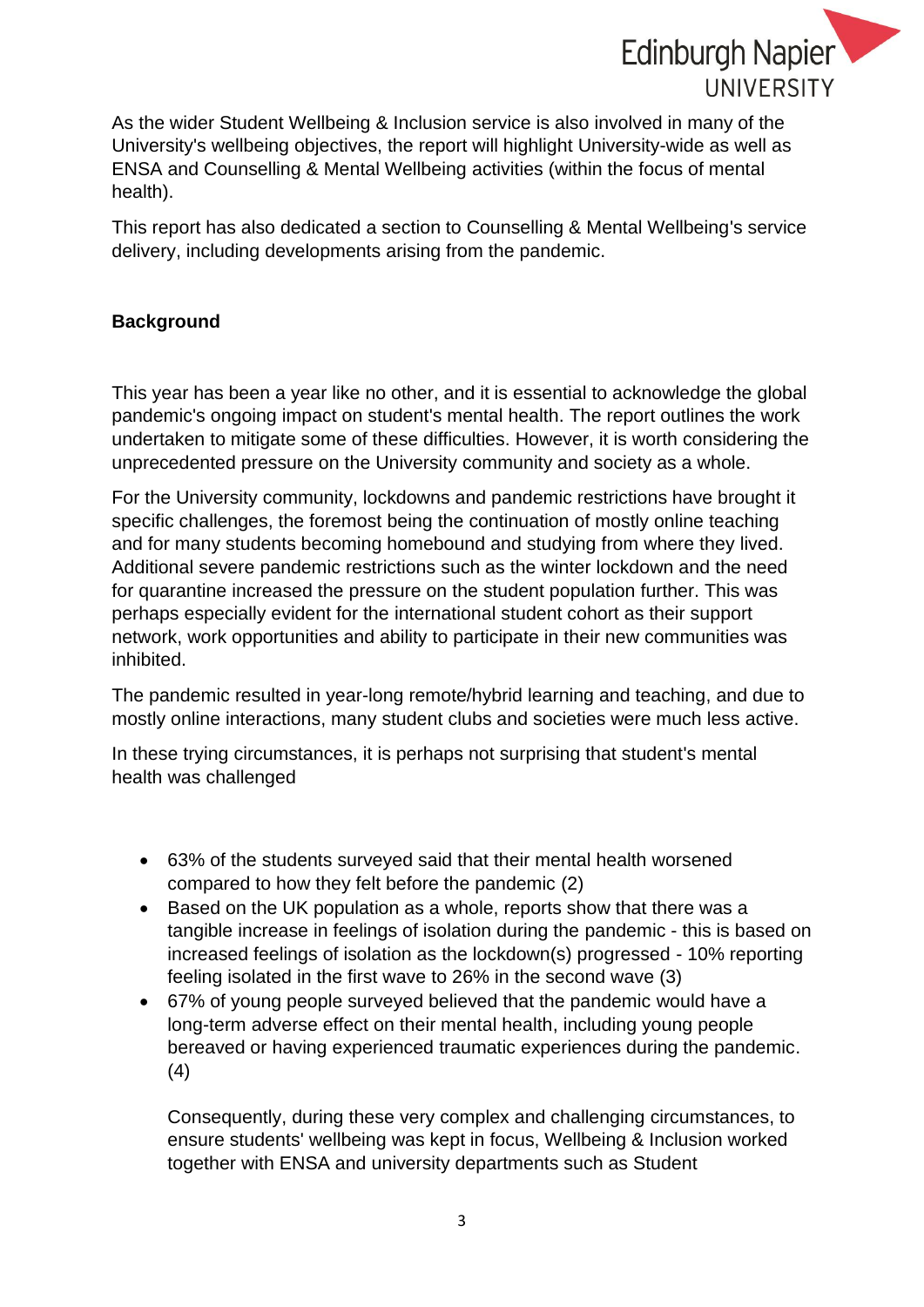

Accommodation, Student Recruitment & Admission, and Schools to ensure a cohesive response to students' pressing and shifting needs.

Examples included, but was not limited to:

- C&MW ongoing liaison with Student Accommodation ensured support was available to students during the lockdown and when quarantining. This included clinical advice, access to mindfulness and psychoeducational workshops and ongoing communication of service provision. This liaison strategy also ensured students in accommodation with specific and urgent needs were given priority access to support.
- Ongoing safeguarding of students at risk ensured the University adhered to its 'duty of care'. This included internal liaison with departments/colleagues and continued liaison with external support structures such as specialist third sector organisations, NHS, Police Scotland and Social Work Services.
- The Student Funding team distribution of the Scottish Government provided Winter Covid Fund (£888 400). This fund was set up to help with essential living costs such as food, utilities and rent and was open to all students who suffered hardship due to the pandemic.
- The Disability Inclusion team ensured that academic and other forms of ongoing support was upheld for students with impairments, including those with mental health difficulties. Key to this was working to ensure minimum disruption to the delivery of reasonable adjustments – including for example exam arrangements. In practice many disabled students reported that access to learning and assessment was improved due to studying from home.
- C&MW and ENSA's student mental wellbeing projects (outlined below) ensured cohesive mental health focus and support was available throughout.

Another example of pandemic specific development is the C&MW's 'Supporting Students abroad protocol'. The need for this protocol became evident due to international students moving back home/ remaining in their country of origin (as a precautionary measure). As a result, the service needed to consider safeguarding, legal and ethical guidance based on best practice.

To some extent, we learned about the impact of the pandemic as it unfolded. However, throughout this year, we actively engaged with students, recent research, and HE networks ensuring that we were guided by evidence and best practice. Thus, keeping student's needs at the forefront whilst supporting them throughout.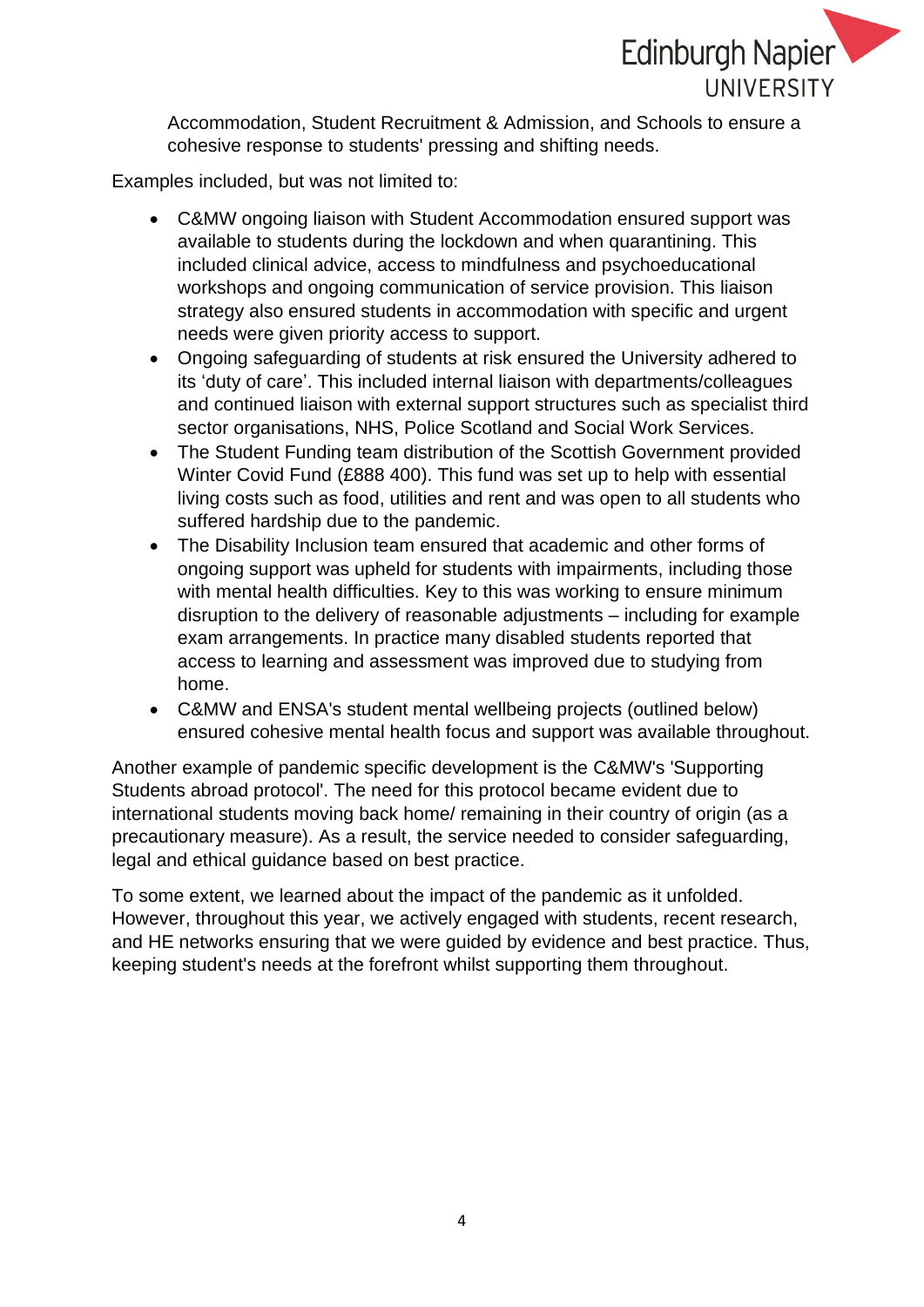

## **The Student Mental Health Agreement**

- 1. C&MW and ENSA yearly events and activities; challenging stigma associated with mental health
- 2. International Students and BAME developments
- 3. Peer Support/Engagement
- 4. ENSA Strutsafe and Safer Taxi Scheme- keeping students safe at night
- 5. Counselling & Mental Wellbeing Service
- 6. Developments within the Wellbeing & Inclusion service
- 7. Appendices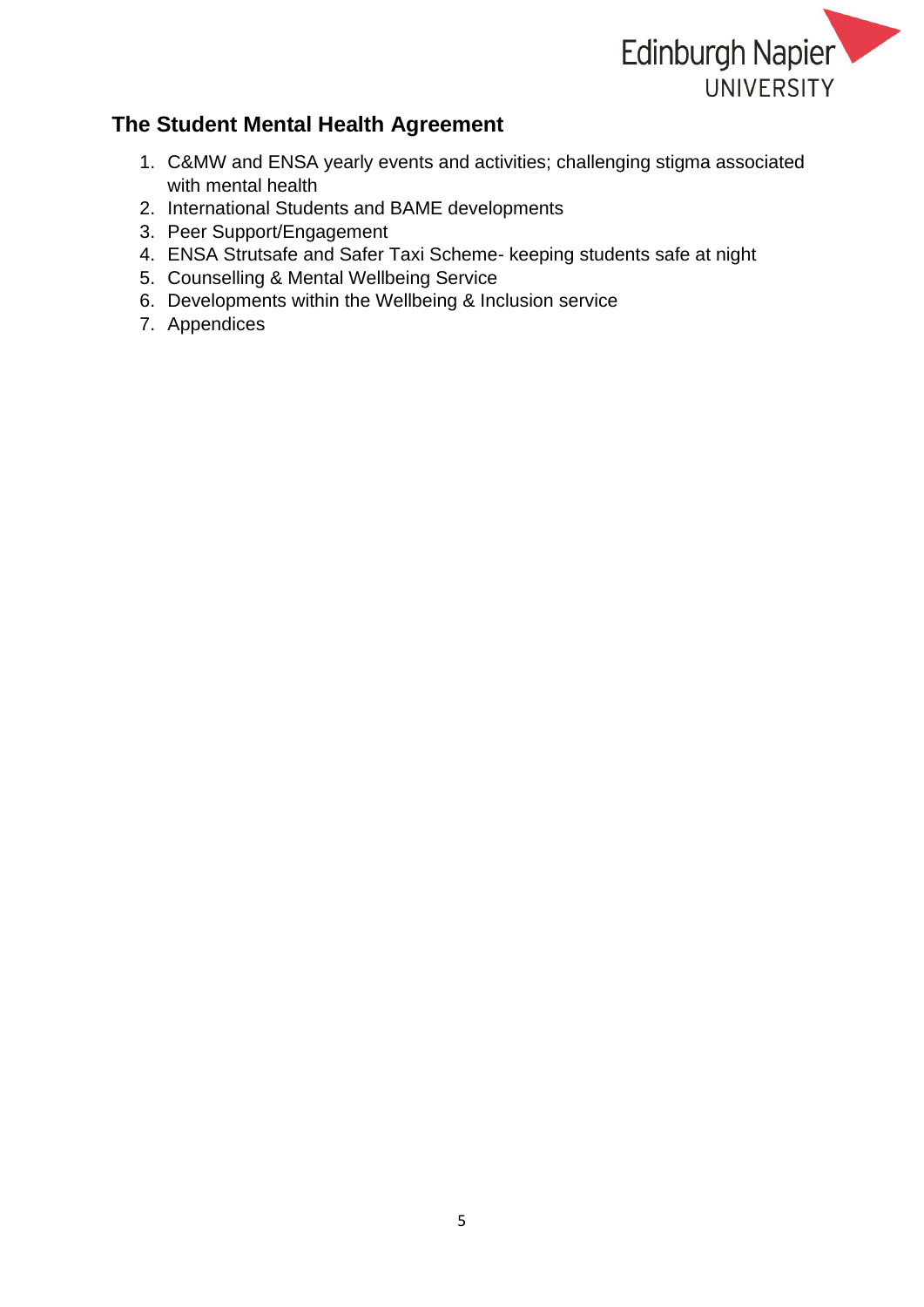

# **1. C&MW and ENSA yearly events and activities; challenging stigma associated with mental health**

➢ **Feel Fab Feb/Psychoeducational workshops –** ENSA and the Wellbeing team have continued to run this exciting and now well-established month-long series of events. An essential part of this campaign is to tackle stigma by generating conversation and awareness around mental health and wellbeing. This year, due to the pandemic, the events were held online. Examples included;

**-**yoga and dance classes (ENSA)

-psychoeducational workshops (C&MW)

-Mindfulness workshops and Drop-In (C&MW)

- -Drug and alcohol use & mental wellbeing webinar (CREW 2000)
- -Volunteering workshop (ENSA/ Volunteer Edinburgh) (Appendix 1)
- ➢ **World Mental Health Day collaboration** the service ran an online psychoeducational workshop on the subject of sleep in partnership with ENSA. ENSA also promoted a series of C&MW online recorded psychoeducational workshops
- ➢ **Coffee and Chats (online) -** in partnership with ENSA the C&MW team took part in forums where students could ask questions about their academic progress, wellbeing or other related topics.
- ➢ **ENSA Club and Society Wellbeing Officer -**. Each Sports Club or Society has a named committee member with a specific remit for the signposting and promotion of Mental, Physical and Emotional Wellbeing to their members. This role is compulsory, and in 2020/21 52 students occupied this role. The Head of Wellbeing and Inclusion delivered online 'Look After Your Mate' workshops to the majority of role holders.
- ➢ **C&MW Student Inductions –**The Service has updated its student induction content and delivered introductory sessions (online) to new and returning students at the start of the academic year. These sessions promote the Counselling and Wellbeing team and explain the support on offer. By highlighting mental wellbeing at the earliest opportunity, these sessions normalise mental health and thus challenge stigma (workshops in Appendix 1).
- ➢ **C&MW Mental Health Training and psychoeducational workshops –** The Counselling and Mental Wellbeing team delivered monthly online mental health awareness-raising sessions for staff and students across the University. This mental health training is open to all staff with student-facing roles, explaining mental health prevalence, support pathways, and how to support students in distress. In addition, as noted, the service offers online psychoeducational monthly workshops for students, and ENSA has actively been giving feedback and promoting these, ensuring that the student voice is incorporated into the planning. Please see the Counselling & Mental Wellbeing Service info for further details about the workshop content.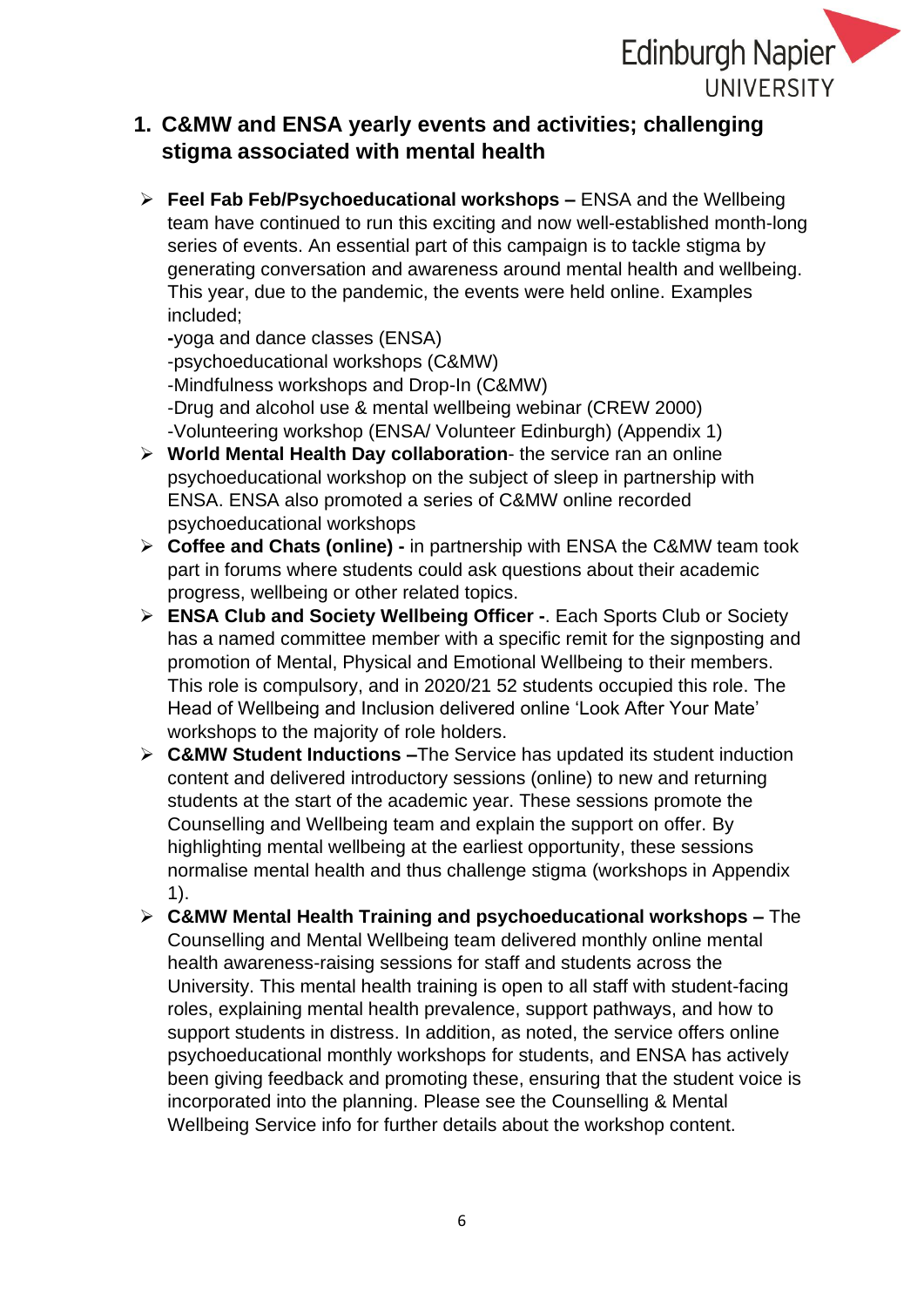

- Continue to collaborate around Feel Feb Feb to ensure students' wellbeing is kept in focus/ wellbeing activities are made available during a time of the year that can be challenging.
- Create and promote a calendar of wellbeing events for the year, including shared events, e.g., Feel Fab Feb, coffee chats, and wellbeing focused days such as world mental health day.
- To continue promoting events by collaborating with ENSA, utilising University communication channels and liaise with ENU colleagues/ departments.
- Continue to seek feedback from ENSA ensuring that the student voice is incorporated into planning and when assessing need.
- Continue to deliver service wellbeing events online whilst ensuring higher levels of interaction through the use of apps and therapeutic engagement models.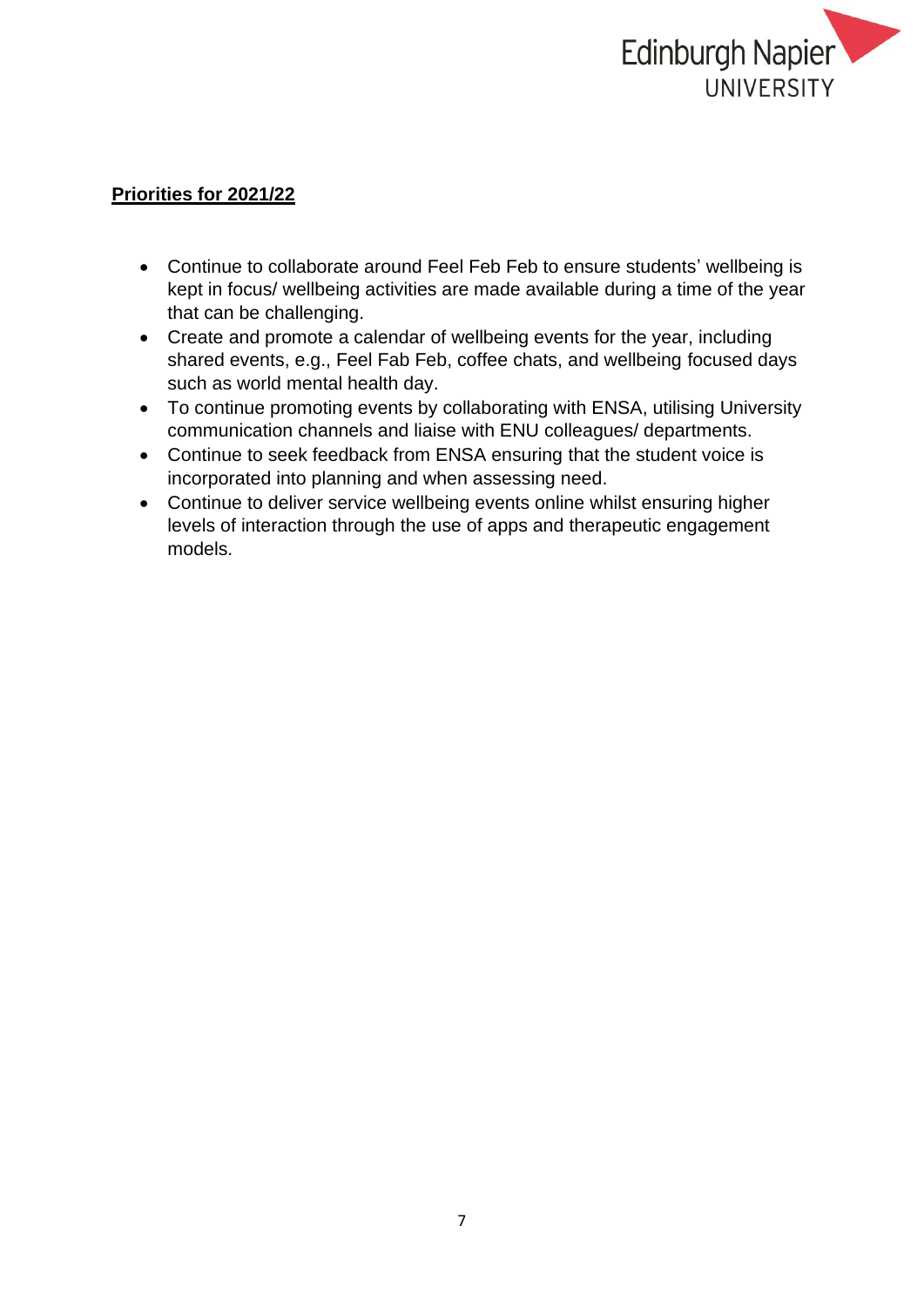

# **2. International Students and BAME developments**

## ➢ **International Operations and Student Recruitment (IO&SR)**

-The service worked with the International Support Officers ensuring that they were made aware of support on offer and referral pathways.

-The service manager and the safeguarding manager set up liaison meetings with the Visa and International Support team ensuring best practice and safeguarding of international students presenting as highly vulnerable. -The service presented at the Friendship club highlighting service provision in an easy access/non-clinical language aiming to destigmatise help-seeking. In addition, the service presented a wellbeing theme on 'Nature therapy' highlighting the well documented positive impact nature has on mental health. -The service started the development of recording service information specially targeted for international students. The focus is to ensure a nonclinical explanatory language increasing understanding of how to access help. **-'Race & Equality' Wellbeing Team Training / CPD –** New 'in-house' Race and Equality training has been delivered to the Wellbeing Team. Two sessions led by Nike Oruh, Lead Counsellor, on anti-racist student services. This training has been delivered to the Counselling and Wellbeing team and to the remainder of staff within the wider Wellbeing and Inclusion service – received enthusiastically by those who attended.

- ➢ **International students' welcome events –** the wellbeing team is involved in various welcome events for international students. These are essential avenues to promote wellbeing and highlight what the service offers.
- ➢ **Interfaith Webinar** the W&I team supported an ENSA event based on a collaboration with Interfaith Scotland on 'The Role of Faith in Promoting Positive Mental Health. A number of our honorary chaplains participated in this as well as our mental health advisers.
- ➢ **Members of the team have participated in the staff/student 'BAME-ish' network** – this is a group who have come together to respond to the Black Lives Matter movement.
- ➢ **BAME short life working group**  sponsored by our Principal, Andrea Nolan. Members of the W&I team have been involved in work to develop the strategic response by the University to the BLM. A race equality strategic plan has now been approved and the key contribution from the W&I team will focus on reporting and support for those who experience racism and on further actions to ensure that services are as accessible as possible to all members of our student community.

## **Priorities for 2020/21**

• In conjunction with ENSA, the service will continue to develop stronger connections with the international student societies. The aim is to strengthen relationships with international students, enabling improvement and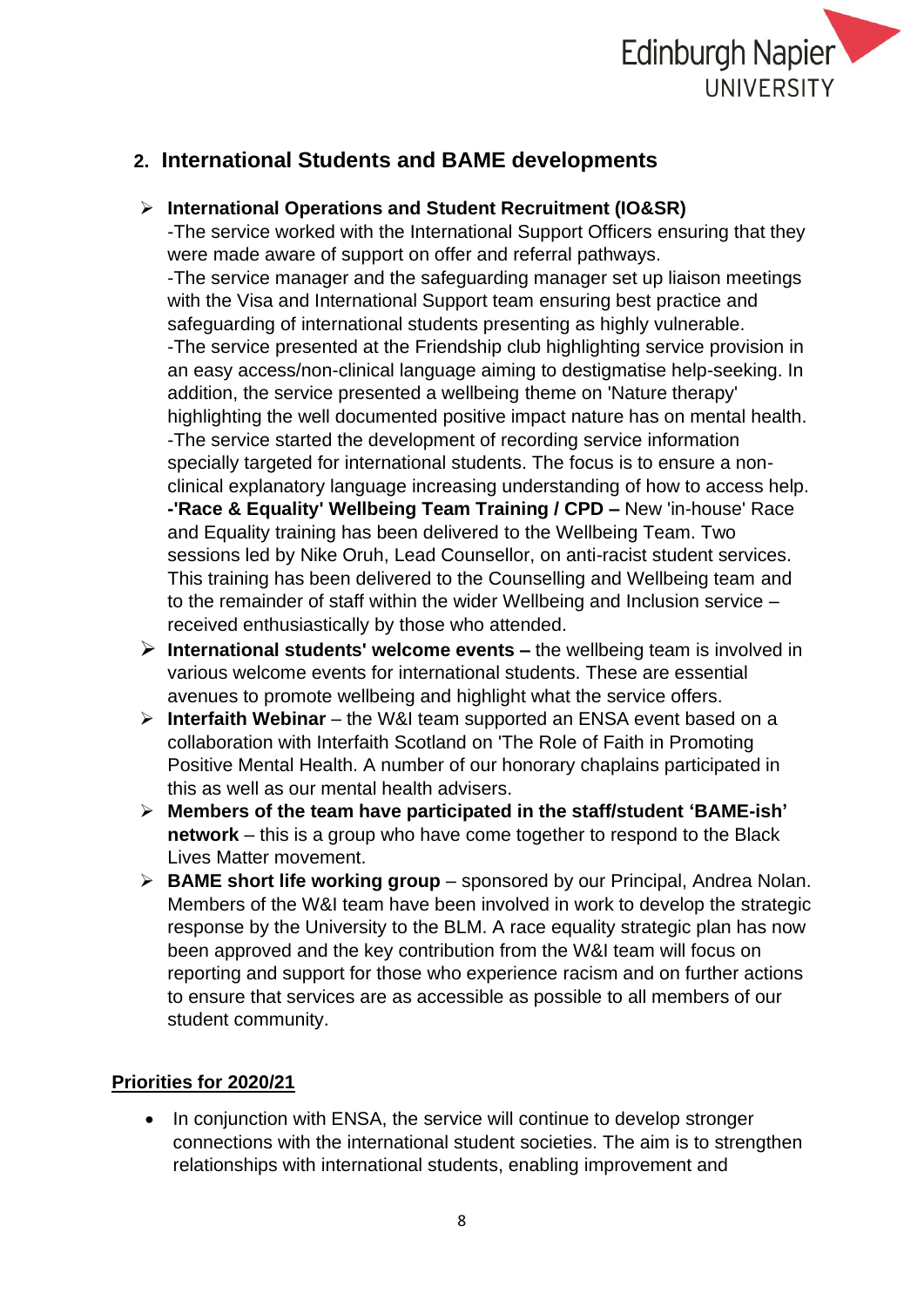

accessibility through feedback on existing services and promoting current services.

- C&MW is in partnership with Student Futures team trialling a 'coaching dropin' with the Business School. This aims to increase access to support, decrease associated stigma, and create a bridge for students in the Business School, many of whom are international students who find seeking help difficult. Staff delivering this will work closely with the C&MW team to ensure active referrals to the C&MW service for students requiring therapeutic support. It will allow students to book in for a confidential 30-minute one-toone session that can focus on any issues or challenges they face. The coach will work with the student and support them in developing solutions and strategies to build confidence, signposting them to any relevant services and resources that could further help them.
- **'Race & Equality' Wellbeing Team Training –** the training represents the first of several opportunities and training sessions that will be organised over the next academic year exploring and ensuring anti-discriminatory practice within student services. In line with the University's inclusion value, this period of staff development, networking, reflection, and action will guide the development over the coming years. It will ensure the service can reach out effectively to ensure that all students are equally able to make use of our services needed to fulfil their potential.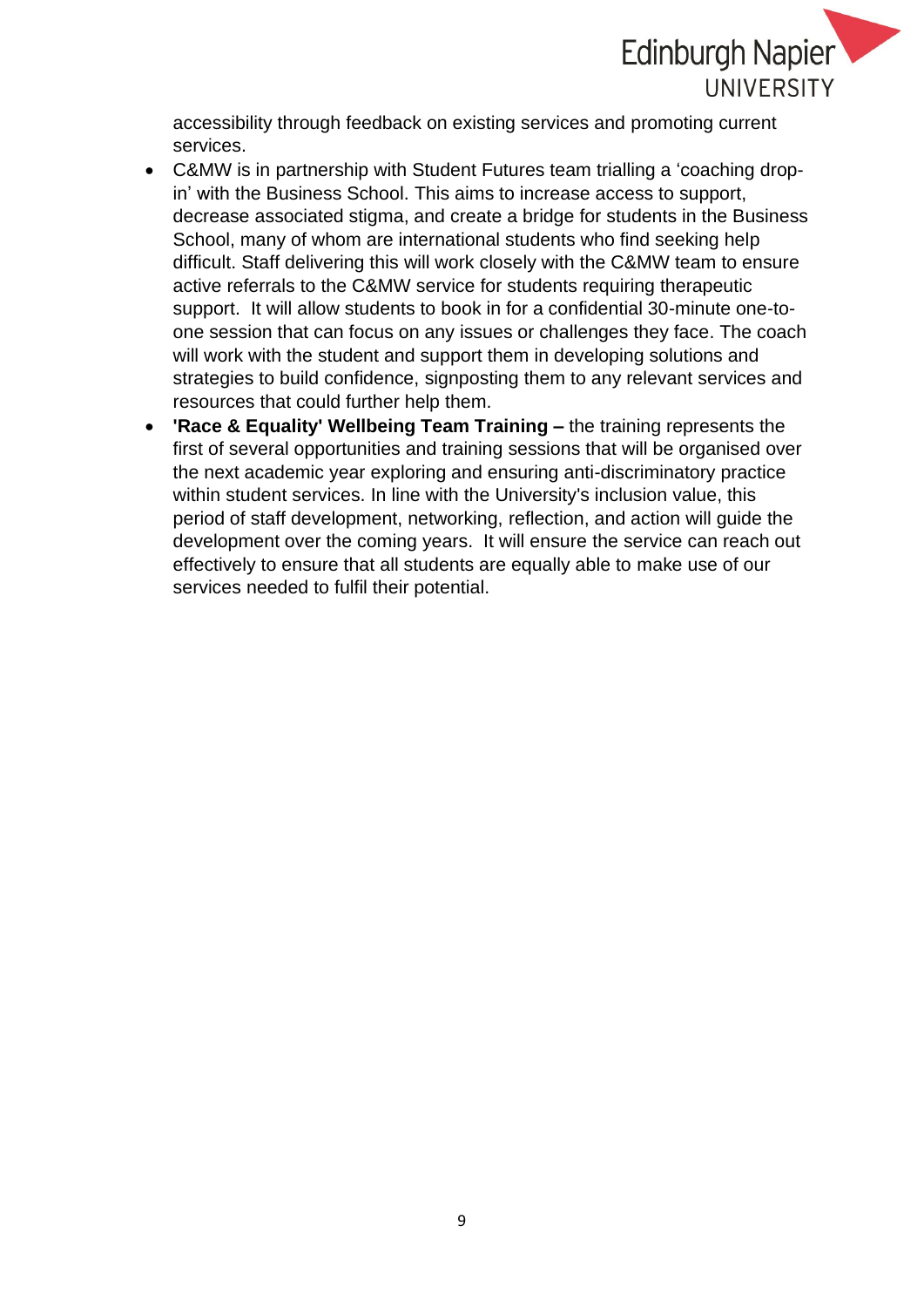

# **3. Peer Support/Engagement**

- ➢ **Student Experience Team (Wellbeing & Inclusion/ School of Health Social Care) buddy system -** As part of the student buddy induction, the service worked with the Student Experience Team providing mental health awareness training with specific suicide prevention and safeguarding input.
- ➢ **Student Peer Mentoring –** C&MW team's Mental Health Adviser met with Student Experience Team to explore their buddy system and other peer mentoring models/how they could be placed within schools. It was agreed that this was a detailed process requiring more significant consultation with the wider University; please see below point.
- ➢ **ENSA –** delivered a paper to LTASEC around the need to develop a Student Buddy System, presenting clear evidence of positive impact on students' wellbeing. In the first instance, ENSA plans to pilot a buddy system with the School of Computing.
- ➢ **Edinburgh Nightline –** The University continues to work closely with this student-led organisation. This year, they were involved in various campaigns, such as Feel Fab Feb and running student-led workshops that included "Alone Together", focusing on settling into the University/ tackling homesickness.

- **Partnerships within the University (ENSA/ School of Computing) –** the Counselling and Mental Wellbeing team will work with ENSA to offer expertise to the planned peer engagement/buddy systems (starting with the pilot in the School of Computing).
- **Benchmarking exercise –** ENSA and C&MW to scope best practice regarding other HE successful peer support models.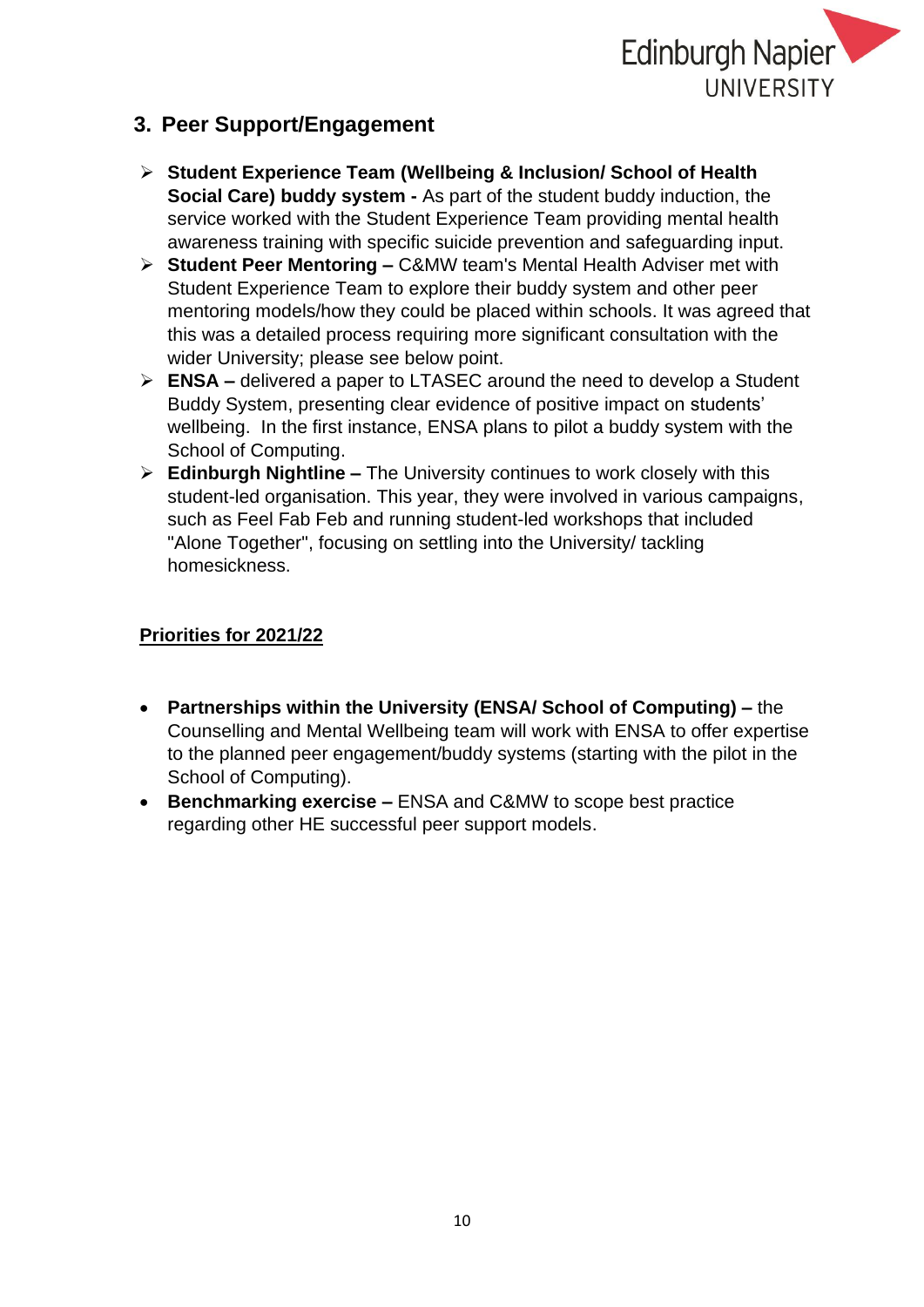

# **4. ENSA Strutsafe and Safer Taxi Scheme- keeping students safe at night**

- ➢ ENSA has continued to explore the 'Safer Taxi Scheme' as part of the Sexual Assault and Gender-based Violence Strategy. The hope is that ENSA will be able to move from a development phase to an implementation phase this academic year. The scheme aims to ensure safety for students by allowing them to order a Taxi with the use of their student card with the bill being charged to and paid by ENSA. Regarding evidence, the scheme is being used by other HE's institutions and has proven to have significant benefits for students' safety.
- ➢ Strutsafe Edinburgh <https://www.instagram.com/strutsafe/>. Strut Safe is a volunteer organisation dedicated to ushering people safely home during the evening and night-time. The users are vetted volunteers who walk the person home or offer a phone check-in service for people to get a call back when they arrive home. ENSA has been liaising with StrutSafe and promoting its service.

- ENSA to continue to develop the implementation of the Safer Taxi scheme.
- Review and evaluate the promotion and engagement with Strutsafe.
- To develop these areas in line with the University Gender-Based Violence Strategy.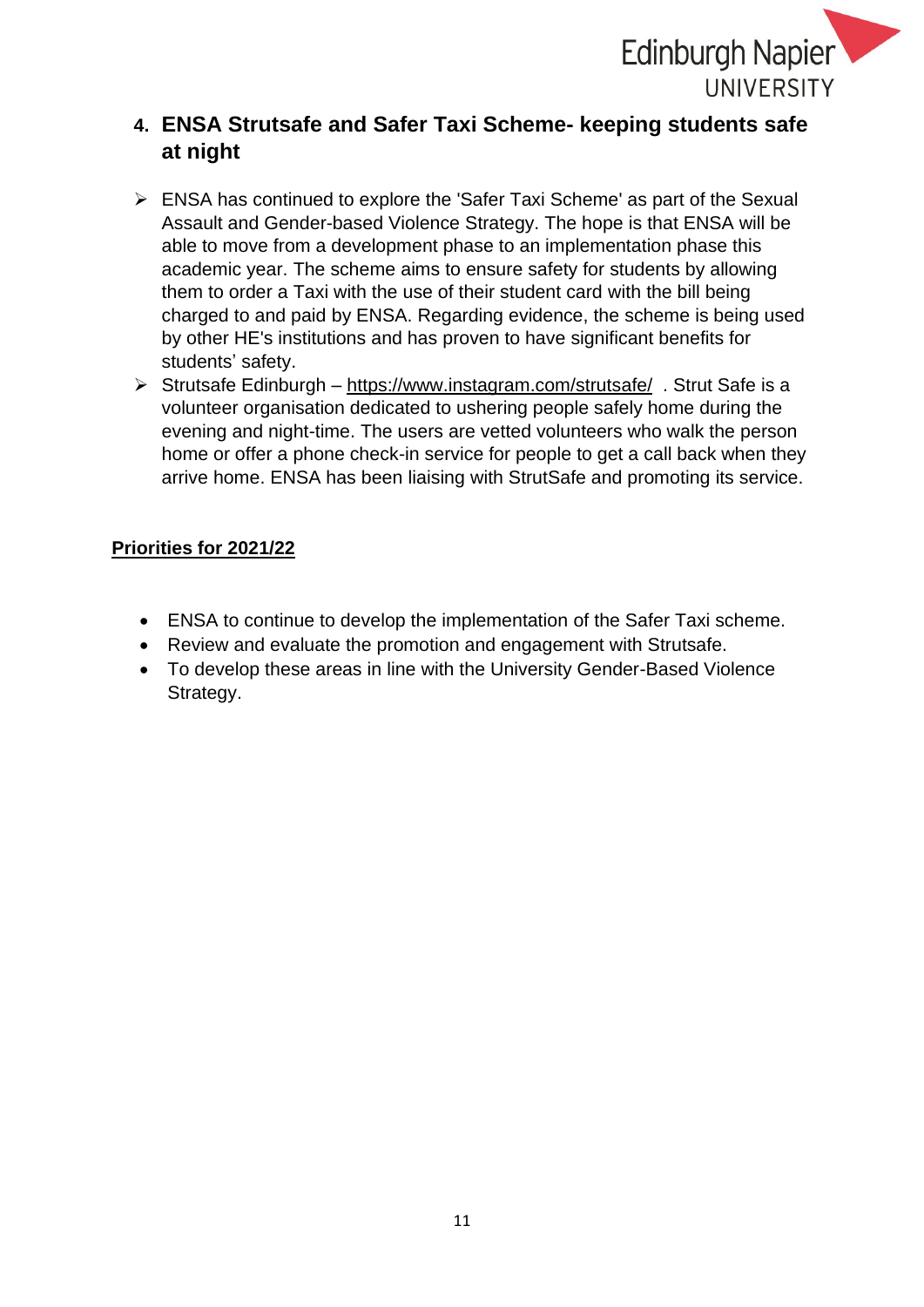

# **5. Counselling & Mental Wellbeing Service**

Following University and Government guidelines to ensure the safety of students and staff alike, the service kept all its services online or via phone. The service has continued to provide therapeutic support, i.e., clinical assessments, counselling, CBT, Mental Health Advice and Mindfulness, and the three times weekly Wellbeing Drop-In. To read more about the different service options, please follow this link [\(Link\)](https://my.napier.ac.uk/wellbeing-support-and-inclusion/counselling-and-mental-wellbeing)

It is worth mentioning that during a year of unprecedented challenge, Wellbeing & Inclusion's yearly student questionnaire saw fantastic satisfaction rates for C&MW: 97% for Counselling and CBT and 92% for Mental Health Advice (38% respondent rate **–** based on registrations to the service**).** 

#### **New Developments**

- ➢ **Evening Provision:** the service has successfully launched and integrated evening provision seeing students for counselling and CBT up until 8 pm on Mondays, Tuesdays and Thursdays. This ensured increased student choice, supporting students with daytime commitments such as work, caring responsibilities and students undertaking placements.
- ➢ **Student Survivor Project:** this project is a collaboration with the four Universities in Edinburgh, i.e., Edinburgh Napier University, University of Edinburgh, Heriot Watt University and Queen Margaret University and the Edinburgh Rape Crisis Centre (ERCC). The four universities fund one full-time ERCC counselling support worker post for two years. Out of the consortium, University of Edinburgh funds 2 days, Edinburgh Napier 1.5 days, Heriot Watt 1 day and Queen Margaret University 0.5 days. Thus, the funding is based on the size of the University. The 1.5 days of ERCC support supplements the trauma-informed support existing within C&MW. We are pleased to now have ERCC expertise and support in place for ENU survivors of sexual violence.
- ➢ **Safe Spaces on campus-** for students who do not have a safe or confidential space at home, the service arranged rooms on the Merchiston campus where students could access online or phone support.

#### ➢ **Online Support** –

*SilverCloud-* Evidence-based supported and unsupported online CBT modules tailored to the user need. Covering topics such as stress reduction, building resilience and anxiety/ depression management. SilverCloud is now fully integrated into the service provision.

➢ **International Student Support:** based on best practice, safeguarding and ethical guidance (AMOSSHE and BACP) and after taking legal advice, the service offers wellbeing support for students living in Europe who have access to 112 emergency services. 112 is connected to the emergency number 999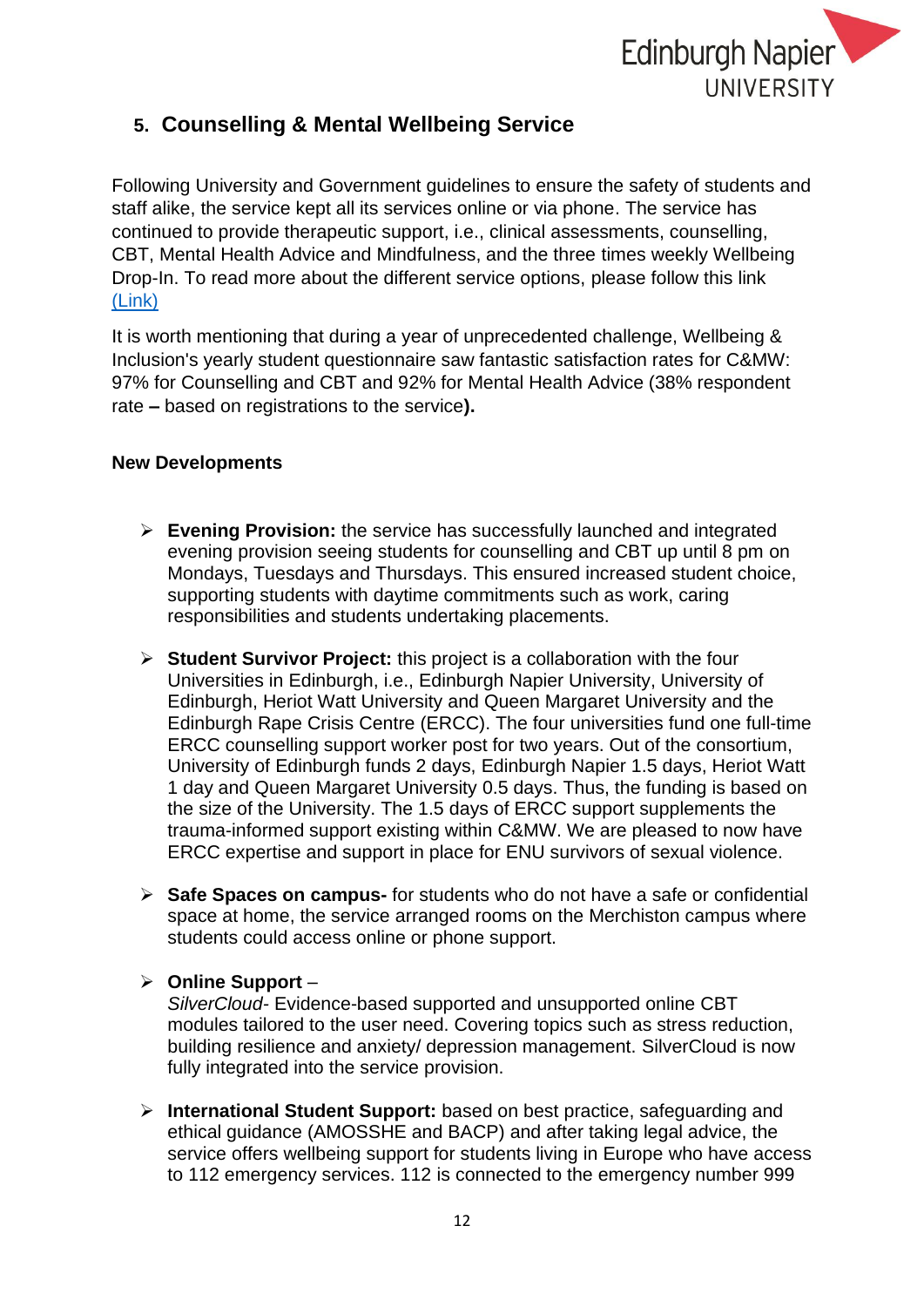

in the UK and thus allows emergency services to be called if a student discloses issues that indicate a risk to themselves or others. For students out with this area, the service offers email advice focusing on psychoeducational materials, referrals to online bespoke CBT courses on SilverCloud or support through TogetherAll. Also, referrals to university support such as speaking to their PDT, Academic Skills and the Disability Inclusion service. The guidance has been shared with a number of universities (in the UK and Ireland), assisting in developing best practices in the Higher Education sector.

#### ➢ **Online training and workshops**

**Monthly Psychoeducational Workshops.** These online workshops have been very popular and are based on the need/ themes presented by current research and reports, student therapeutic presentation, and ENSA feedback. Examples include:

- Transitioning/ settling back into university
- Anxiety Management
- Sleep management
- Loneliness & Isolation
- Tackling procrastination
- Introduction to Mindfulness
- PHD stress management

These workshops aim to increase understanding of emotional and cognitive coping strategies considering and seeking to mitigate the impact of the pandemic. The majority of these workshops have also been open to university colleagues, allowing these coping strategies to be cascaded to students by the professional services and PDT's. In addition, importantly, it also builds on the concept of a whole, healthy University approach as it strengthens the individual's resilience, be that of students or staff members.

**Staff Mental Health Awareness Raising workshops –** These workshops focus on increasing staff awareness around students' mental health and how to refer a student for support internal and external to the University.

- ➢ **Liaising with the University community** The Service has continued to liaise with student-facing services within the University, enabling a comprehensive wrap-around service. This includes ENSA, the Disability Inclusion team, Student Funding team, Student Experience team (School of Health and Social Care), Student Accommodation, Widening Participation, Academic Skills, and School Support Services.
- ➢ **Review of the services offered to students** ongoing adaption and response to the impact of the pandemic has ensured that the service is able to act in support of students' identified needs. The service achieved this by monitoring student emotional and psychological presentations, participating in sector-wide discussions, and engaging in networks such as NUS, AMOSSHE, UHMAN and SHUCS – ensuring that best practice and learning is maintained.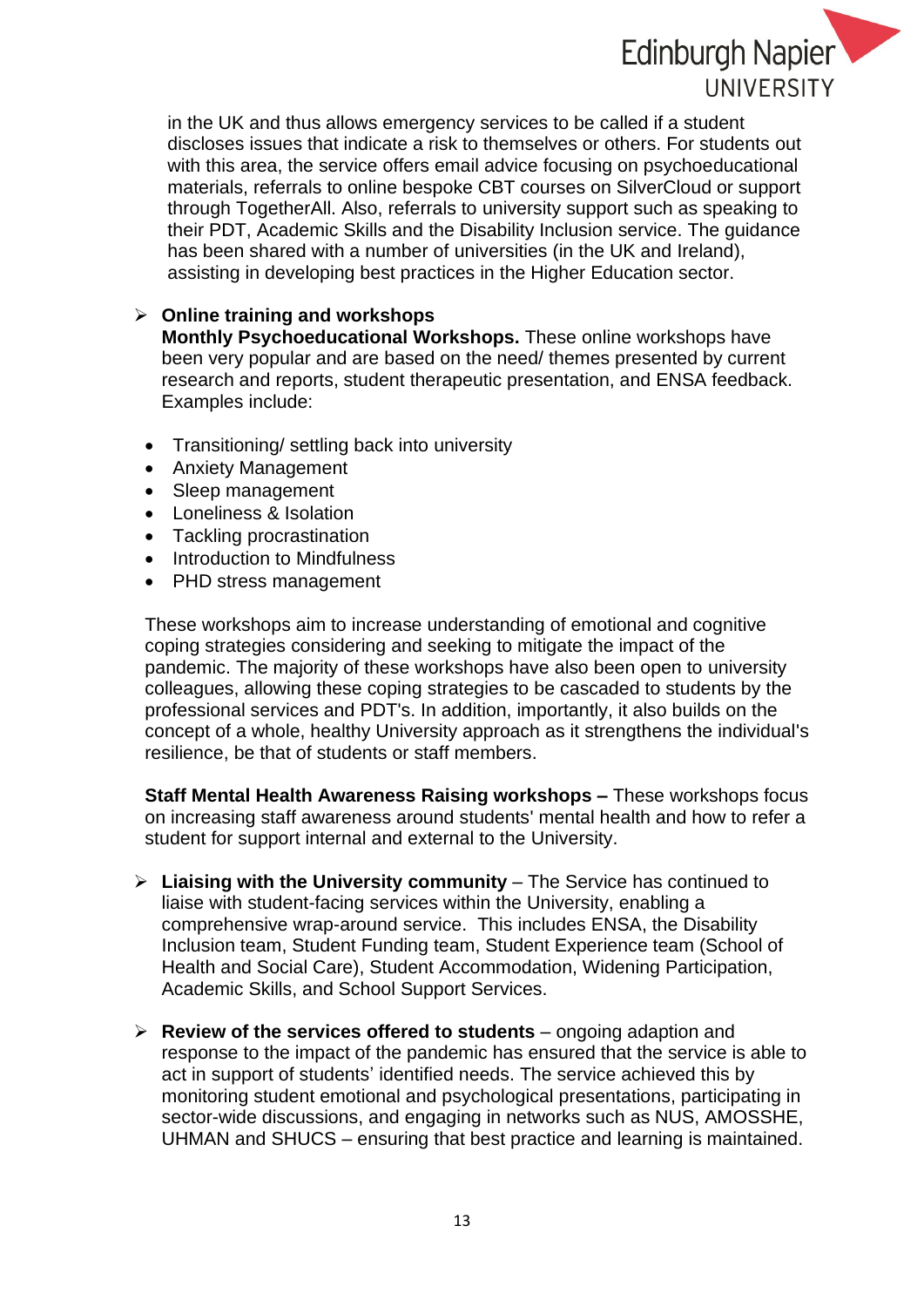

- The C&WT will continue to adapt and develop the service whilst moving towards a hybrid service model, i.e., return of some face-to-face support (following University and Government guidance).
- The service will continue to work with ERCC/ Student Survivor project to ensure that students who have experienced sexual violence are offered trauma-informed therapeutic interventions.
- The service will continue to develop its inclusive practices ensuring engagement with hard-to-reach groups such as international and LGBTQ+ students. This includes reviewing the service provision, work with specialists in the field whilst ensuring training is kept up to date and in line with best practices.
- The service will continue to develop its provision and communication to align with the University-wide Suicide Prevention Plan, e.g., increasing the focus of support/ engagement with male students. This will include working with ENSA's wellbeing coordinator and sports societies, involving experts in the field, and developing new male-focused initiatives.
- With Student Futures, develop a wellbeing coaching drop-in for students in the Business School. This is to ensure the service widens its support options and reduces barriers to access mental health support.
- Introduce the possibility of longer-term counselling via community partners (supported by the SAAS Discretionary Fund). This is to ensure students with specific clinical needs can access longer-term therapy.
- Integrate Physical Activity for Mental Health Referral Pathway (PAMH) into the service. This collaboration with the School of Applied Sciences/Sports Sciences Programme will enable students to be referred from C&MW to coached physical activity sessions/ following clear evidence of physical activity contributing to increased wellbeing.
- Continue to liaise with our student association and benefit from engagement with AMOSSHE (the Student Services Organisation) and Heads of University Counselling Services (HUCS), ensuring best practice around student wellbeing and support.
- Continue to follow the British Association for Counselling and Psychotherapy's Ethical Guidance, especially regarding online counselling and support.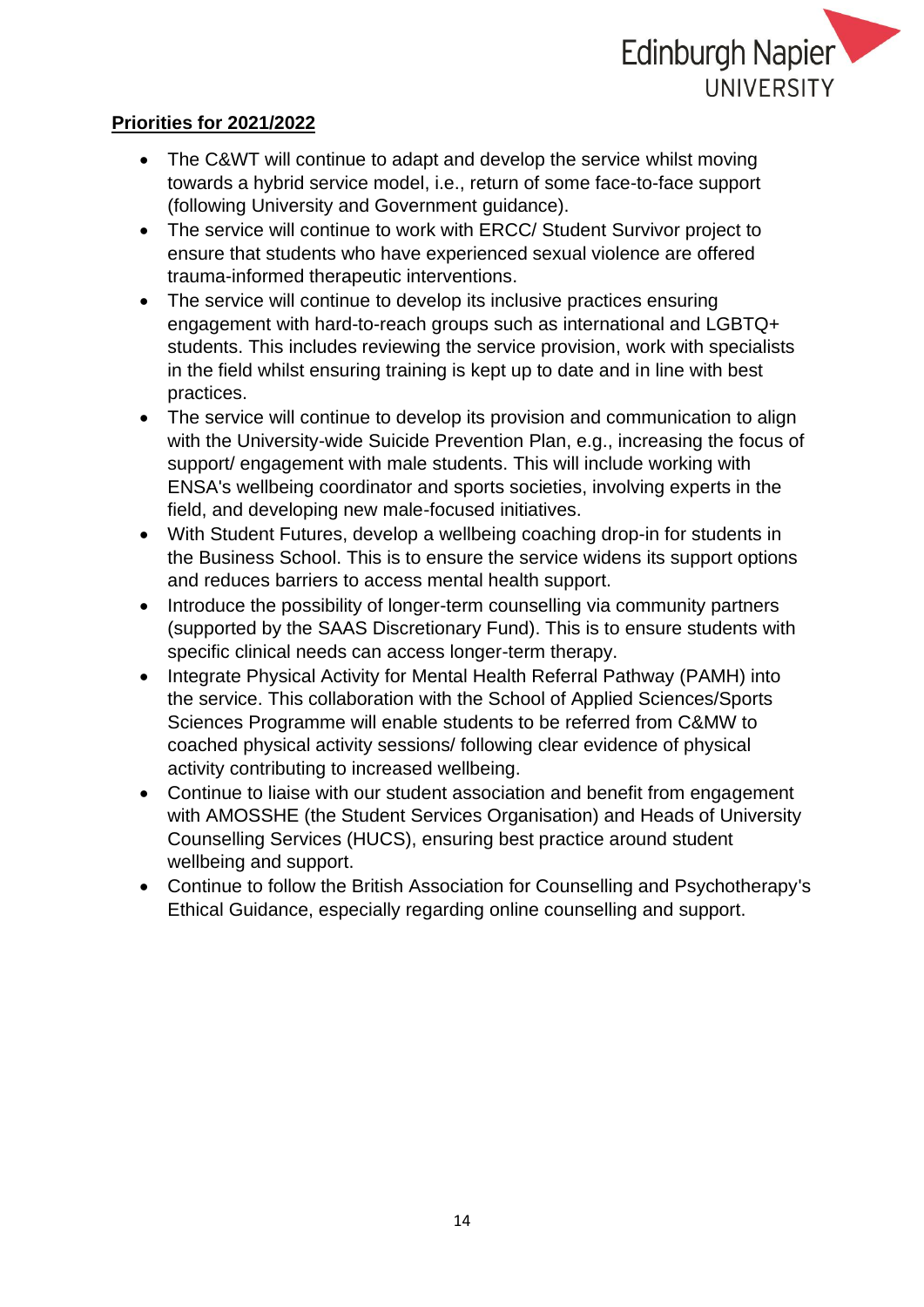

#### **6. Wellbeing & Inclusion Developments 2020-2021**

#### **Strategic Developments:**

- ➢ **Gender-based Violence and Hate Incident Strategy** The W&I service led on the delivery of the existing Tackling and Preventing Sexual Violence Strategy and is leading on the development of a new 3 year strategy – this will tackle both gender-based violence and hate incidents/crime..
- ➢ **Report and Support** the University launched the Report and Support website in November 2019 and staff and students continued to make use of this system to report a wide range of concerns and issues. Those reporting are offered support from trained staff – including from trained Sexual Violence and Misconduct Liaison Officers. [\(https://reportandsupport.napier.ac.uk/](https://reportandsupport.napier.ac.uk/))
- ➢ **Zero Tolerance Campaign** the Zero Tolerance Campaign continued and in 2021/22 will broaden its scope to include all forms of hate incidents/crime.
- ➢ **The Consent Collective** the University continued to partner with the Consent Collective who deliver training, events, and information around all aspects of sexual violence and consent. All staff and students can access their materials online. [\(https://www.consentcollective.com/](https://www.consentcollective.com/) )
- ➢ **Promotion and advertising the above across all campuses** not only for students but for staff.
- ➢ **Training on Consent and Active Bystander Intervention** this is delivered each year to ENSA Clubs and Societies members and to the Student Accommodation's student Resident Assistants.
- ➢ **Mental Health Strategy (2021-2024)** Approved by the University's Learning, Teaching, Assessment and Student Experience Committee (LTASEC) this strategy will ensure alignment and coordination of a wide range of key actions in support of mental health and wellbeing. The purpose of the strategy is to ensure that the University is recognised as an organisation that safeguards and promotes the mental health and wellbeing of its students and staff. Furthermore, that it treats all members of its community equitably, displaying respect, kindness and empathy. The strategy sets out the University's response to the UUK StepChange Framework and the Student Minds Charter. It sets out the University's vision, aims and high-level objectives for student and staff mental health over the next 3 years.
- ➢ **Suicide Prevention Plan** (agreed by LTASEC in Sept 2020) The Wellbeing & Inclusion service leads on the development and implementation of a new ENU Suicide Prevention Plan. This strategy is based on the UUK/Papyrus Guidance – Suicide-Safer Universities (2018). The Suicide Prevention Implementation Group oversees and coordinates the actions required to deliver the plan.

Examples of work include

• the development of and implementation of a University-Wide Safeguarding Framework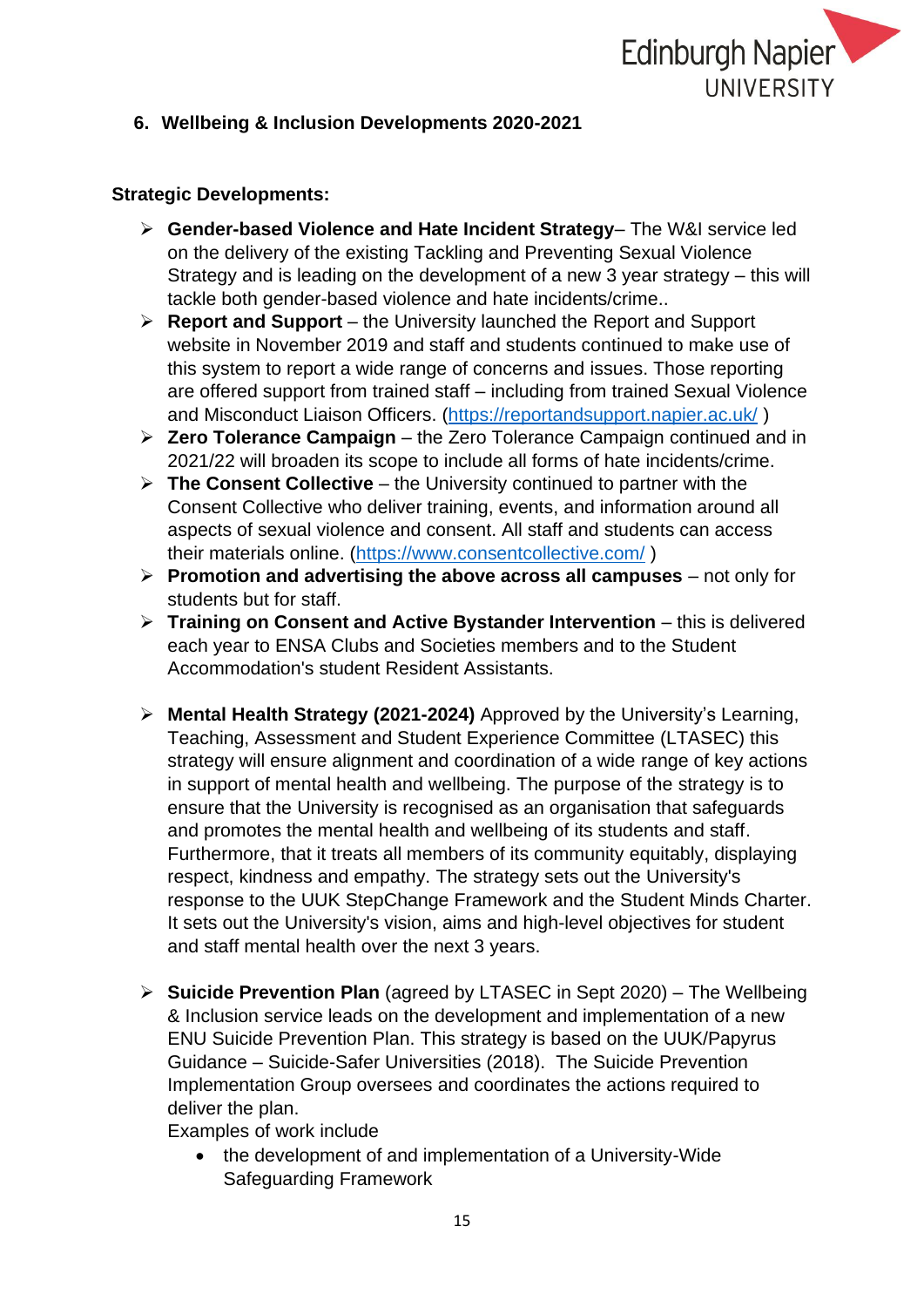

- the review of the Students in Distress Guide
- collaboration with HR in regard to mental health and suicide prevention awareness-raising training.
- the development of an ENU Bereavement Policy

#### **Priorities for 2021/22.**

.

- **Contribute to and lead where appropriate on the implementation of the strategies and plans noted above**
- **Continue to monitor and evaluate the service –** The service will continue to gather and evaluate statistics and student feedback. Thus, enabling responses and developments to be led by identified need.
- **Added Value –** continue to develop and modify the services we offer students such as psychoeducational workshops, group support, safeguarding resources and training, evaluation and implementation of online and digital resources
- **Mental Health Strategy –** The service will be involved at the core of the implementation of a new University Mental Health Strategy.
- **Suicide Prevention Plan -** The service will be involved in the completion and delivery of the Suicide Prevention Plan.
- **Monitor** continue to monitor and evaluate the impact of these developments.
- **Sexual Violence and Misconduct Liaison Officers** The employment of a Student Safeguarding and Equalities Manager will enable the further development of this role within the University.